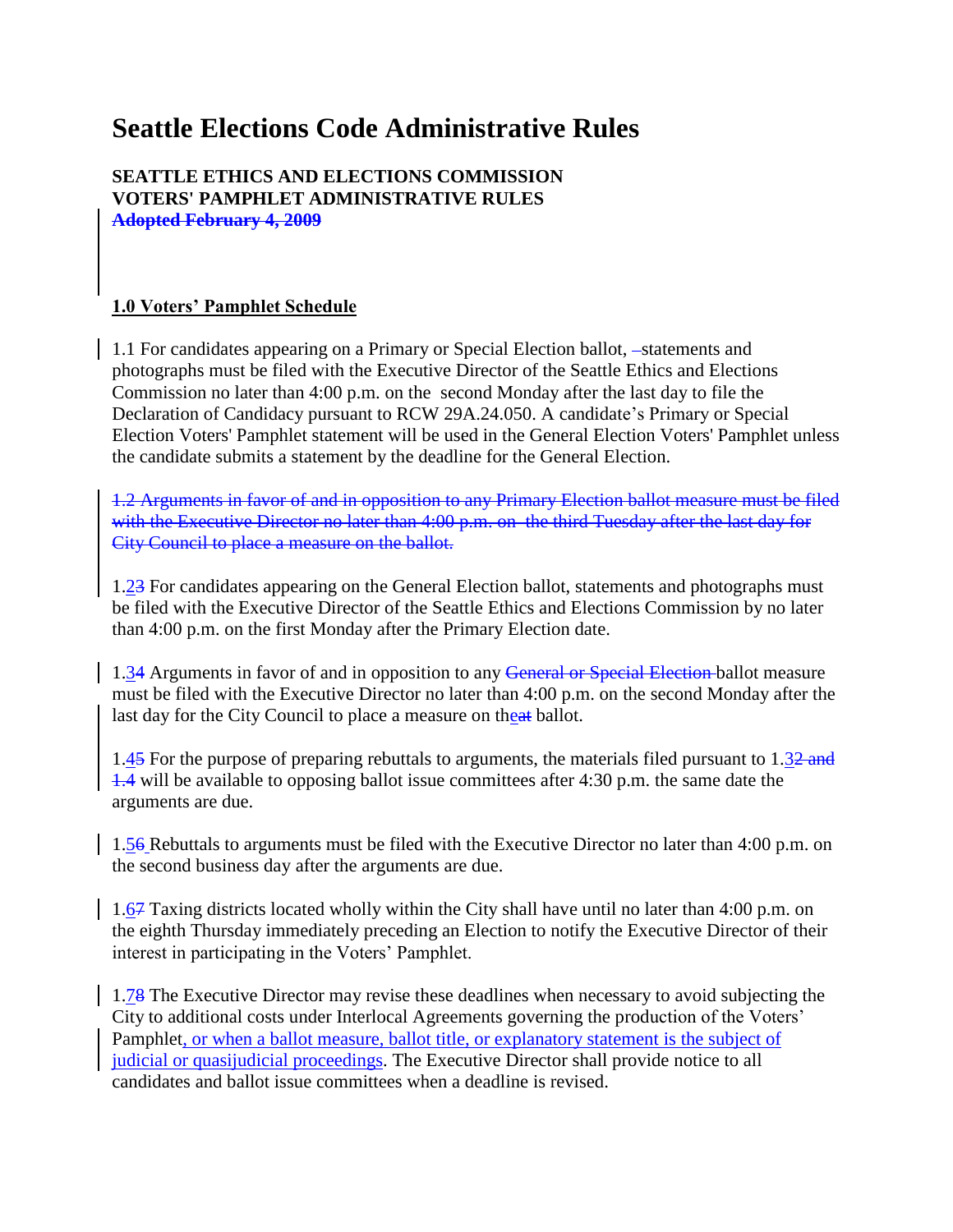### **2.0 Candidate Photograph Specifications**

2.1 Photographs must have been taken within two years of the date they are submitted.

2.2 Photographs must show only the candidate's face, or face, neck and shoulders, in the manner of a portrait.

2.3 Photographs must exclude other images, such as the candidate's hands, anything held in the hands, or other people.

2.4 Photographs must not show the candidate wearing a hat, a button, or any other article of clothing bearing an insignia, or a uniform, including but not limited to a judicial robe.

2.5 Photographs must have a plain, light but not white, background.

2.6 Candidates must submit either a  $\theta$  one 5" x 7" photograph orand a one electronic copy  $\theta$ , formatted as a non-compressed TIFF file with a minimum resolution of 300 dpi and a minimum printable size of 3.5" X 2.5". If the photo is provided by e-mail, it must be an attachment to the e-mail.

2.7 Photographs must not be an informal "snap-shot," cartoon, caricature, or image that does not accurately portray the candidate.

2.8 If a photograph is not provided in compliance with the specifications in this section, the Executive Director will place the words "Photo Not Provided" in the area where a photo would appear, with the name of the candidate.

### **3.0 General Written Submission Specifications:**

3.1. All written submissions will appear in the Voters' Pamphlet in Arial 10 point font. Submissions will be placed in one column measuring  $5\frac{1}{2}$ " x  $1\frac{3}{4}$ ".

3.12 If the written statement is made electronically, candidates and committees shall submit statements as an attachment to e-mail addressed to ethicsandelections@seattle.gov. The statement must be in a format that can easily imported into a current version of Microsoft Word. The e-mail must contain the following information: (1) candidate name or ballot issue; (2) document name; (3) number of words in the statement, excluding contact information-.

3.23 In addition to the electronic version, one hard copy or scanned (read only) copy of the written submission must be submitted to the Commission office in person, by e-mail or  $\theta$ -by facsimile to fax number (206) 684-8590.

3.34 Written submissions must be single spaced, with one-inch margins on all sides. They must be in paragraph form, with a quarter-inch space indent of the first line of each paragraph.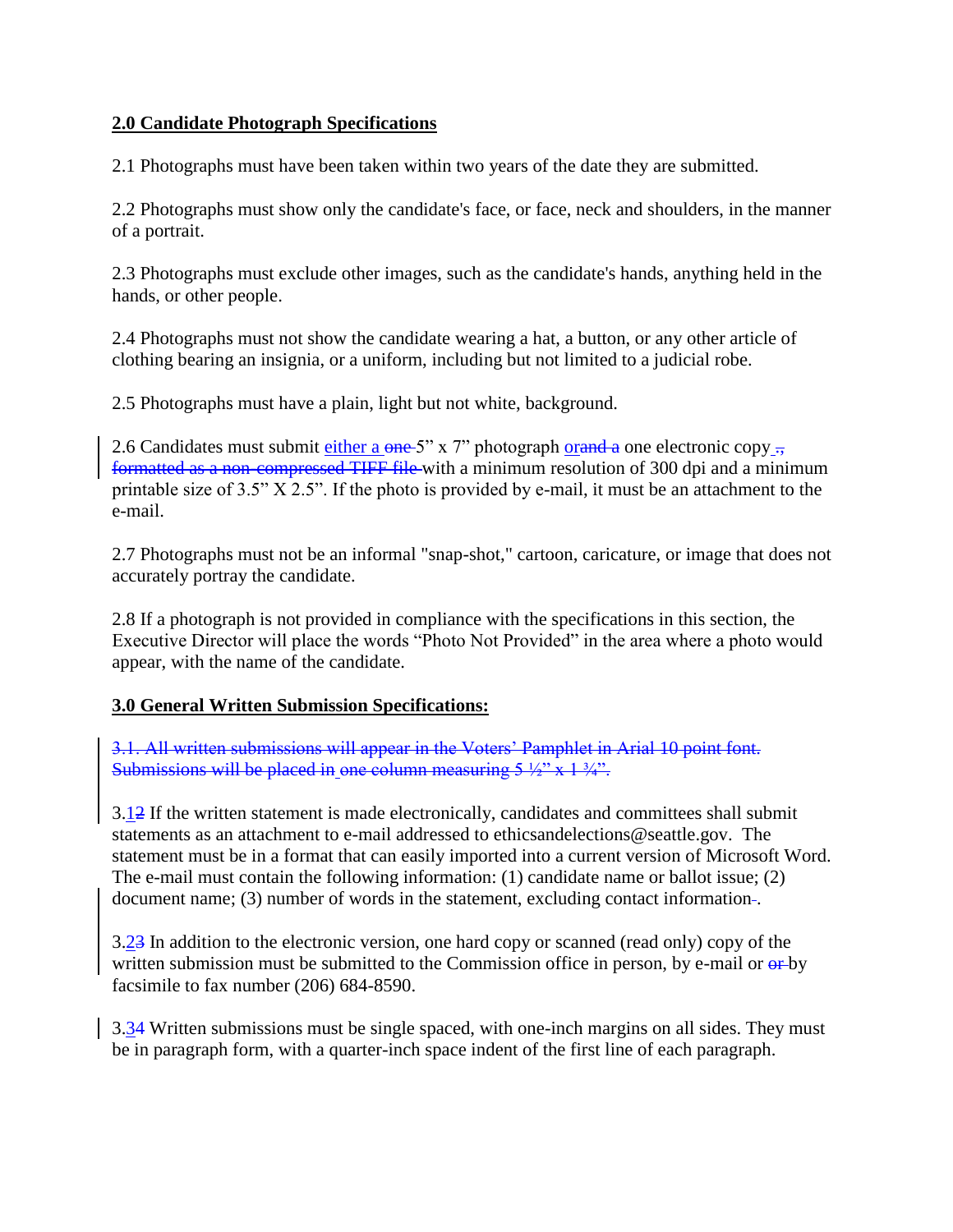$3.45$  If the written submission is not made by electronically, it must be typewritten, singlespaced, on plain white 8.5" x 11" paper, with one-inch margins on all sides. It must be in paragraph form, with a five space indent of the first line of each paragraph, and all pages numbered. Such submissions must be hand delivered to the Commission office.

3.56 All written submissions must have the candidate's or ballot issue committee chairperson's name and telephone number, fax number, e-mail address, and website address (if any) on the lower left-hand corner of each page.

3.67 Candidate statements must also have, on the lower left-hand corner of each page, a notation "no change" if no changes to the statement will be submitted for the General Election Voters' Pamphlet or "change" to indicate that the candidate reserves the right to submit changes to the statement for the General Election Voters' Pamphlet.

3.78 Before submission, all written submissions should be proof-read for errors in spelling, punctuation, or syntax. The Executive Director and Commission staff will not proof-read submissions for such errors.

3.89 The written submission must not exceed word limits described in Rules 4.1, 5.1, and 5.2 below. All material in excess of word limits will be omitted. If such deletion creates an incomplete sentence, that incomplete sentence will also be deleted. If the written submission does not exceed the word limit, yet does not fit within the allotted space, the author will be given the option to delete words or to delete any bold, indents or bullets that will permit the submission to fit into the allotted space. If the author does not select an option within the time given by the Executive Director, the Executive Director will edit the formatting of the submission to fit within the allotted space.

3.910 The written submission must not include obscene, profane, libelous, or defamatory matter, or language that may impair circulation of the Voters' Pamphlet through the mail. The Executive Director shall delete such language without prior notice.

### **4.0 Candidate Written Submission Specifications:**

4.1 The written submission must not exceed 400 words.

4.2 Unless requested otherwise, the candidate's name, campaign address, campaign telephone number, campaign fax number, campaign e-mail address and campaign website address will appear in the pamphlet with the candidate's statement, space permitting, but will not be counted against the statement word limit. Candidates must inform the Executive Director in writing if they do not want any or all of the above contact information included in the Voters' Pamphlet.

4.3 The written submission must not discuss the candidate's opponent(s).

4.4 Guidelines: The purpose of the Voters' Pamphlet is to introduce the candidates to the public. Therefore, candidates are encouraged to do the following in their written submissions: \* tell who you are,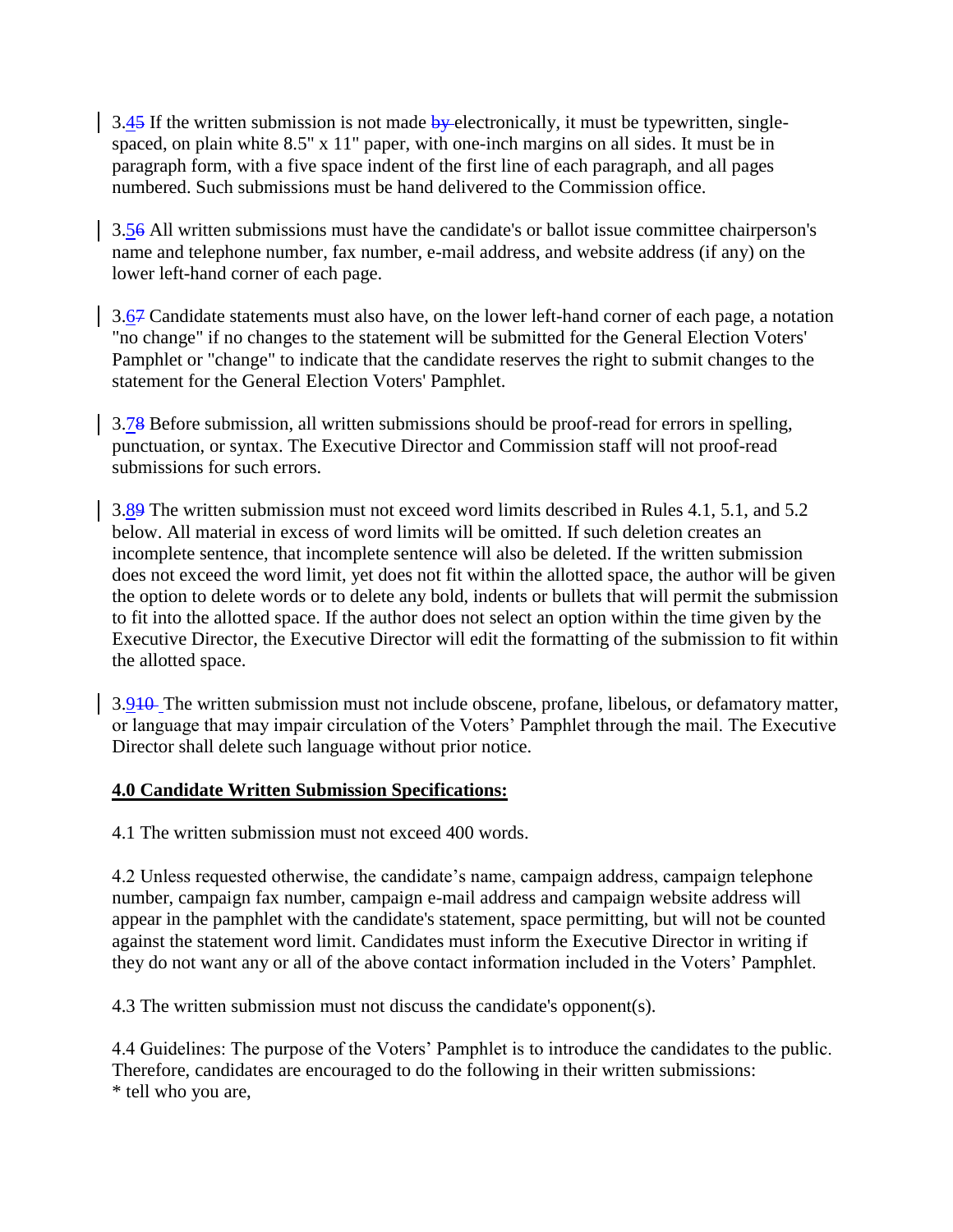\* show that you understand this community and its concerns,

- \* explain where you stand,
- \* be forthright, and
- \* set a respectful tone.

These guidelines shall be posted in a box below each position description in the Voters' Pamphlet. A disclaimer indicating that "the candidates provided their statements and are solely responsible for their content" shall appear at the bottom of each candidate page. Commission staff will provide to each campaign a copy of the source of these guidelines, America's Aspirations For Political Leaders, developed and published by The Harwood Institute in the New Patriotism Project.

### **5.0 Ballot Issue Statement Specifications:**

5.1 The arguments in support of and in opposition to any ballot measure must not exceed 400 words.

5.2 The rebuttals of arguments in support of and in opposition to any ballot measure must not exceed 150 words.

5.3 The names of the members of the ballot issue committee appointed by the City Council President under SMC 2.14.040(A) will appear in the Voters' Pamphlet with the statement.

5.4 Unless requested otherwise, the committee's name, campaign address, campaign telephone number, campaign fax number, campaign e-mail address and campaign website address will appear in the pamphlet with the committee's statement, space permitting, but will not be counted against the statement word limit. Committees must inform the Executive Director in writing if they do not want any or all of the above contact information included in the Voters' Pamphlet.

5.5 If there is more than one political committee that supports a ballot measure, or more than one political committee that opposes a ballot measure, the Executive Director shall attempt to obtain agreement among all the political committees that take the same position as to the three individuals proposed to serve on the committee to write the arguments for the Voters' Pamphlet. If the Executive Director is not able to obtain agreement among the committees, the Executive Director will submit to the City Council President a list of possible committee members to draft the argument for that position, and the City Council President will appoint the committee to prepare the ballot argument.

5.6 If no political committee has been organized to support or oppose a ballot measure, the Executive Director will attempt to recruit an individual or individuals to serve on the ballot issue committee appointed by the City Council President.

#### **6.0 Late Submissions:**

If the production schedule for the Voters' Pamphlet can accommodate a submission or submissions received after the deadlines established by these Rules, the costs associated with